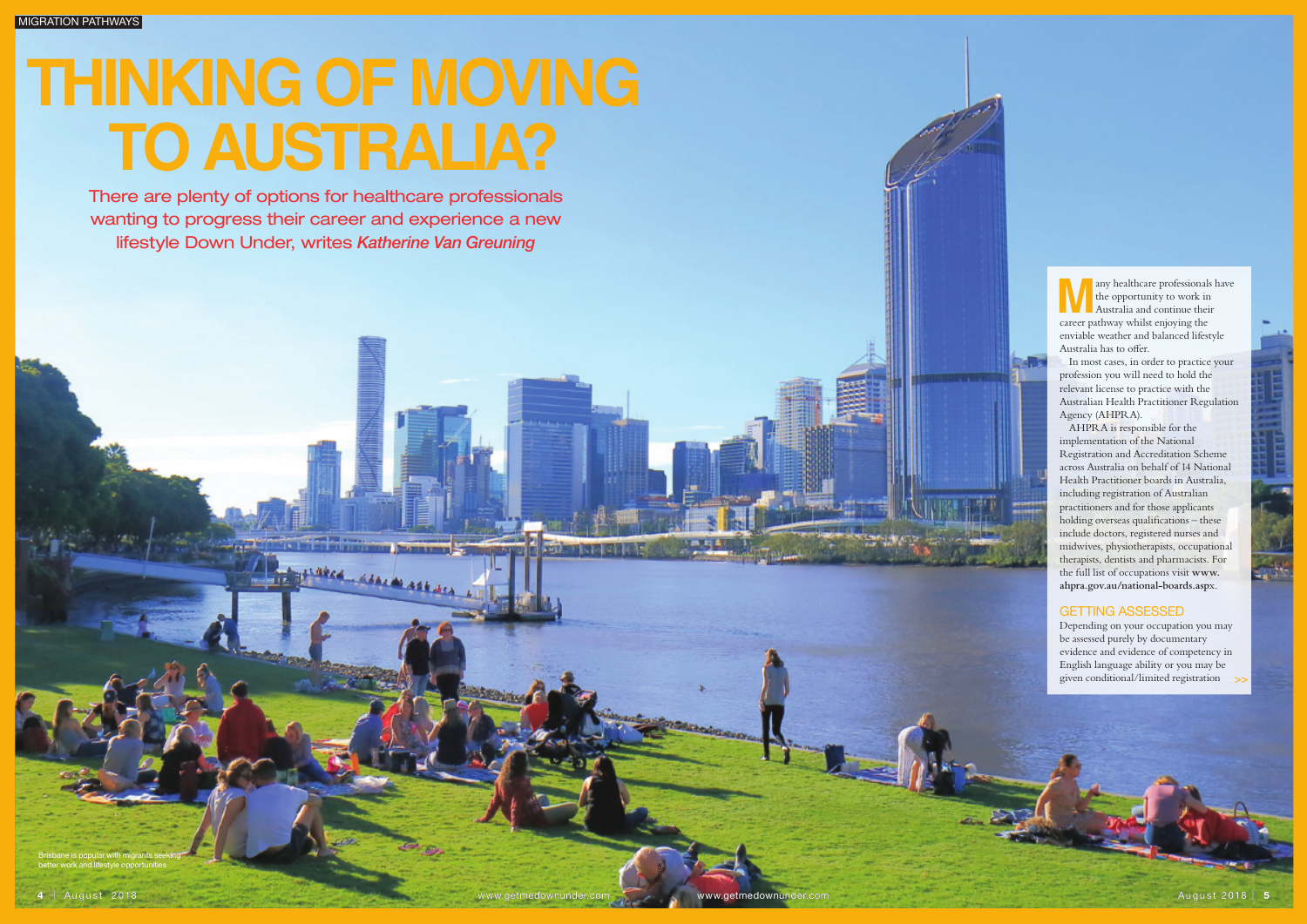on the Department of Home Affairs (DHA) website in the relevant occupation lists being either, the Medium and Long-term Strategic Skills List (MTSSL), the Short-term Skilled Occupation List (STOL) or the Regional Occupations List (ROL).

ANMAC (www.anmac.org.au), the skill assessing body for Registered Nurses

now have three pathways to obtain a positive skills assessment, Full Assessment, Modified, and Modified Plus, depending if you are registered in Australia or New Zealand or registered outside Australia.

SALARY EXPECTATIONS Nurses in Australia typically earn a base salary between A\$60,00 and A\$100,000

Those applicants looking to apply for permanent residency as an independent skilled migrant or wishing to be sponsored by an eligible family member living in a designated area; must have their occupation listed on the Medium and Long-term Strategic Skills List (MTSSL) or listed on the Short-term Skilled Occupation List (STOL), or the (ROL) list if they require state nomination to support a permanent residency or provisional residency visa application.

# "Depending on your circumstances, you may need to have your skills assessed"

To find out who the skill assessing body is for your occupation visit the DHA website (**www.border.gov.au**).

per annum depending on their

qualifications and level of experience. See

the table on page 8 for a guide to typical salaries.

The Australian government's Job Outlook website (**joboutlook.gov.au**) has very useful statistics about typical job salaries, as do some recruitment agencies, such as Hays (**www.hays.com.au/ salary-guide**).

### VISA OPTIONS

So you want to work in healthcare Down Under, what visa pathway should you take? Here is a brief rundown of the main visa types...

The Working Holiday temporary visa is available if you are aged between 18-30 years with no dependent children. If you are looking to work and travel, then this



requiring you to complete a period of competency-related supervised practice in Australia before being granted full registration by AHPRA after you have completed an agreed contract and achieved the learning outcomes. Or you may be required to sit an exam in Australia.

For example, occupational therapists go through a lengthy two-stage skills assessment process, initially a paper based 'desktop' assessment with the Occupational Therapy Council (OTC) followed by a period of practical supervised practice in Australia meeting agreed learning outcomes at threemonthly intervals prior to gaining full general registration with AHPRA.

Physiotherapists, assuming they have a relevant four-year degree in physiotherapy, a two-year master's degree or three-year PhD can apply via the Equivalence of Qualification Pathway to meet requirements to apply for registration to practice via AHPRA.

If you hold a three-year Physiotherapy degree you will need to apply via the Standard Pathway and undergo a written and clinical assessment with limited registration under supervision, prior to gaining full registration with AHPRA.

In the case of community workers although registration is not required to practice in Australia you will need a minimum of a relevant Diploma level qualification.

Many UK community workers have a degree in Health and Social care surpassing the minimum Australian standard skill level required to gain a positive skills assessment, which is essential when considering emigrating under the skilled visa pathway.

The Northern Territory (NT) and Tasmania are currently nominating community workers. It is worth noting that the whole of these three states are classed as regional areas.

Depending on your circumstances, your occupation, age, English language competency, and your chosen visa pathway, you may also need to have your skills assessed as comparable to the Australian standard of the same occupation, by the approved skill assessing authority in order to be eligible to be considered to apply for a skilled visa.

# "Work demands and skill shortages fluctuate – this impacts ON THE OPPORTUNITIES AVAILABLE"

The authorised assessing bodies are listed next to your identified occupation

temporary visa may suit your needs. You must be outside Australia to apply for this visa and hold an eligible UK passport. This visa is valid for 12 months from date of entry into Australia and is a multiple entry visa so you can leave and re-enter as you wish within the 12 months.

> If five points are required the visa will generally be offered for permanent residency and if 10 points are required, the visa will be a provisional regional skilled visa valid for four years with a  $\overline{\mathbf{S}}$

# JOBS DOWN UNDER **HEALTHCARE**

You can work for one employer for up to six months including agency work, but remember to have some holiday time too. If you undertake three months (88 days) of paid specified work in regional Australia and have evidence to support this, while you were the holder of your first working holiday visa and apply while still under 31 years of age, you can apply for a second working holiday visa. You can apply for this inside or outside of Australia.

For detailed explanations of accepted specified regional work visit the DHA website. Work demands and skill shortages fluctuate, as they do in any country and this has an impact on the opportunities available.

Health Care Australia (HCA), the leading nursing healthcare agency in Australia, with offices in London and locations throughout Australia, are well placed to offer qualified and experienced nurses a variety of Aussie work experiences. Visit **www. healthcareaustralia.com.au** or call 0207

861 8943 to speak to a nurse advisor. HCA also offer permanent placement

opportunities for nurses and for doctors and other allied healthcare workers also. Whilst working in Australia on a WHV you may be fortunate to be offered sponsorship by an employer for either temporary or permanent residency.

The most common visa used to sponsor overseas workers to fill the employers temporary employment needs is the Temporary Skill Shortage (TSS) Visa, (subclass 482) this has replaced the 457 visa.

Your occupation will need to be listed on either the MLTSSL or the STSOL list. This visa has three streams, a short term two-year stream which will not lead to permanent residency but has the option to renew the visa on hore as a once only

option and a medium term stream for up to four years with the capacity for visa renewal onshore and a permanent residence pathway after three years for those whose occupation is on the MLTSSL list.

You can be any age to apply for the TSS visa and will need a a minimum of two years' work experience to qualify. However if you then want to transition to permanent residency and you are aged over 45 at this stage this will not be possible.

A labour agreement stream exists for employers with a separate negotiated agreement with the Department of Home Affairs. Some labour agreements may have an age exemption, and in this case you would need to discuss the details with the employer. You may be fortunate if you are highly experienced and specialized and the employer needs your expertise.

With visa changes taking place, often with little warning, it would be wise to seek the advice of a registered migration agent to assist you in this complex area of immigration law. It is dependent on you being employed in the nominated position.

Some employers may offer to sponsor you for permanent residency once you have worked for the qualifying period, as stated above, and provided you meet all

relevant criteria at the time of application. Do make sure that you get this offer in writing in case of potential unforeseen changes as it may save you a lot of stress in the long run.

# ENS/RSMS PERMANENT VISA

Some lucky applicants whose occupation is on the MLTSSL may find an eligible employer willing to sponsor them for permanent residency from the outset or transfer from a TSS visa to a permanent visa.

Depending on the location of the business, an employer may offer to sponsor you for permanent residency under the Employer Nomination Scheme (ENS) subclass 186, or if the business is

located in Regional Australia, under the Regional Sponsored Migration Scheme (RSMS) subclass 187.

This is provided you are under 45 years of age at the time of application if applying under the Direct Entry stream or under the Temporary Residence Transition stream for those who hold a TSS visa. A labour agreement also exists with some healthcare employers. A Registered Migration Agent will be able to advise you about which visa stream applies to you.

## STATE NOMINATION

For those applicants with a point's score of 50 or 55 whose occupation is listed in the STOL, applying for State Nomination is a way to boost your point score to at least 60 points, enabling you to be eligible for a skilled visa.

State and territory governments have their own state migration plans and update their list of occupations in demand in their particular state as their needs change. They also have their own criteria regarding the level of work experience and/or language competency required.

#### migration pathways

Radiologists continue to be